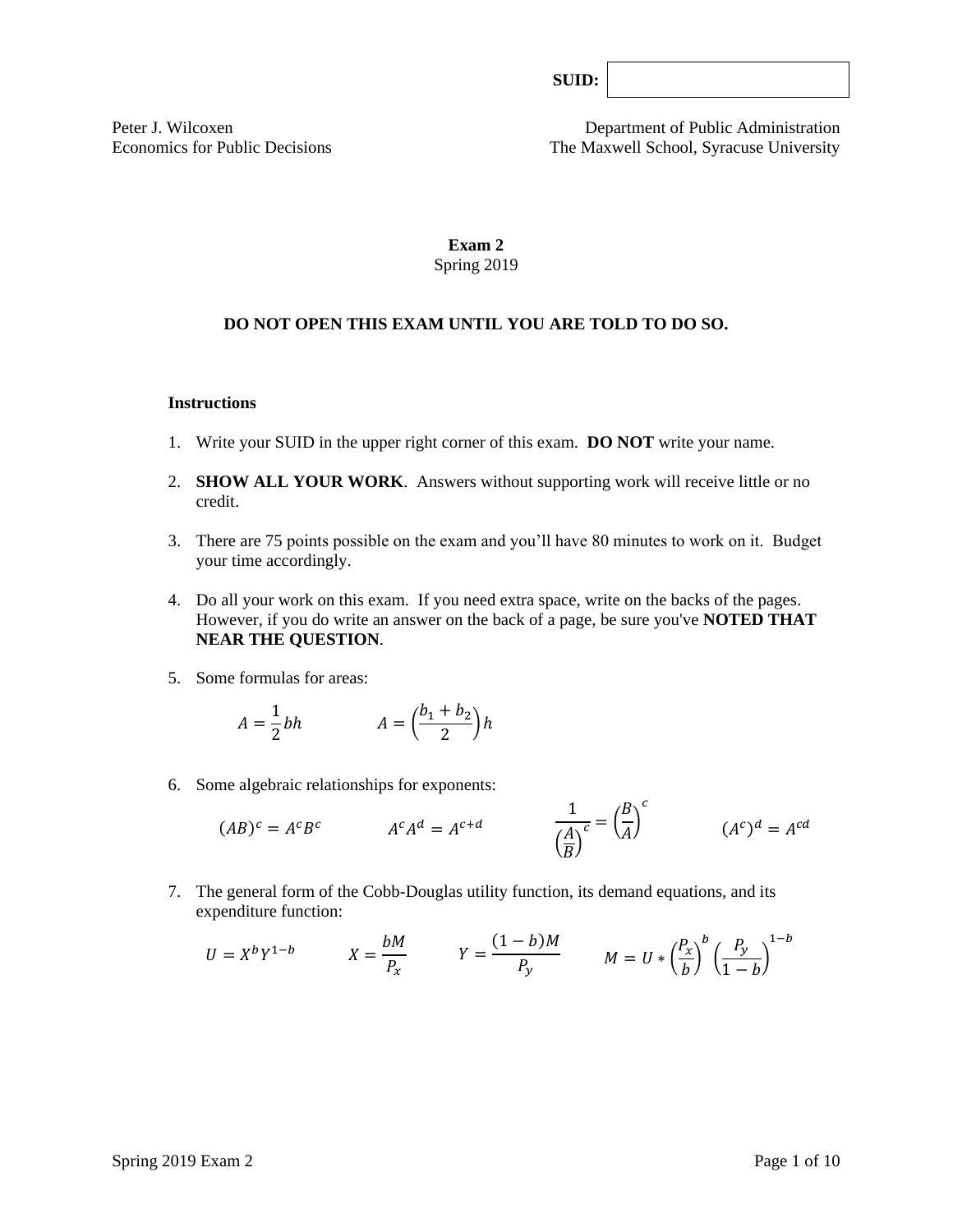## **Question 1 (15 points)**

Some states have recently started using minimum-price laws to combat smoking. The laws were generally passed many years ago for other purposes but they allow the states to impose minimum prices on a range of products, including cigarettes.

Suppose a state is considering using a minimum price rule to reduce smoking among teenagers. The market is initially in equilibrium with a price of \$4 per pack and 100,000 packs purchased. The demand elasticity by teens is known to be -1.2 and the supply elasticity by tobacco companies is known to be 0.4. The proposal under discussion is to require cigarettes to be sold for no less than \$5 per pack.

(a) Please determine:  $\Box$  the new quantity of quantity sold under the policy;  $\Box$  the changes in CS and PS; and  $\Box$  the change in SS the policy would create.  $\Box$  Briefly discuss whether the policy is effective at reducing teen smoking and whether it has any undesirable side effects. *Extra credit*: *What tax rate on cigarettes, in dollars per pack, would be needed to produce the same change in smoking? Why is the rate the size it is? Why might that cause a state to use a minimum price rule rather than a tax?*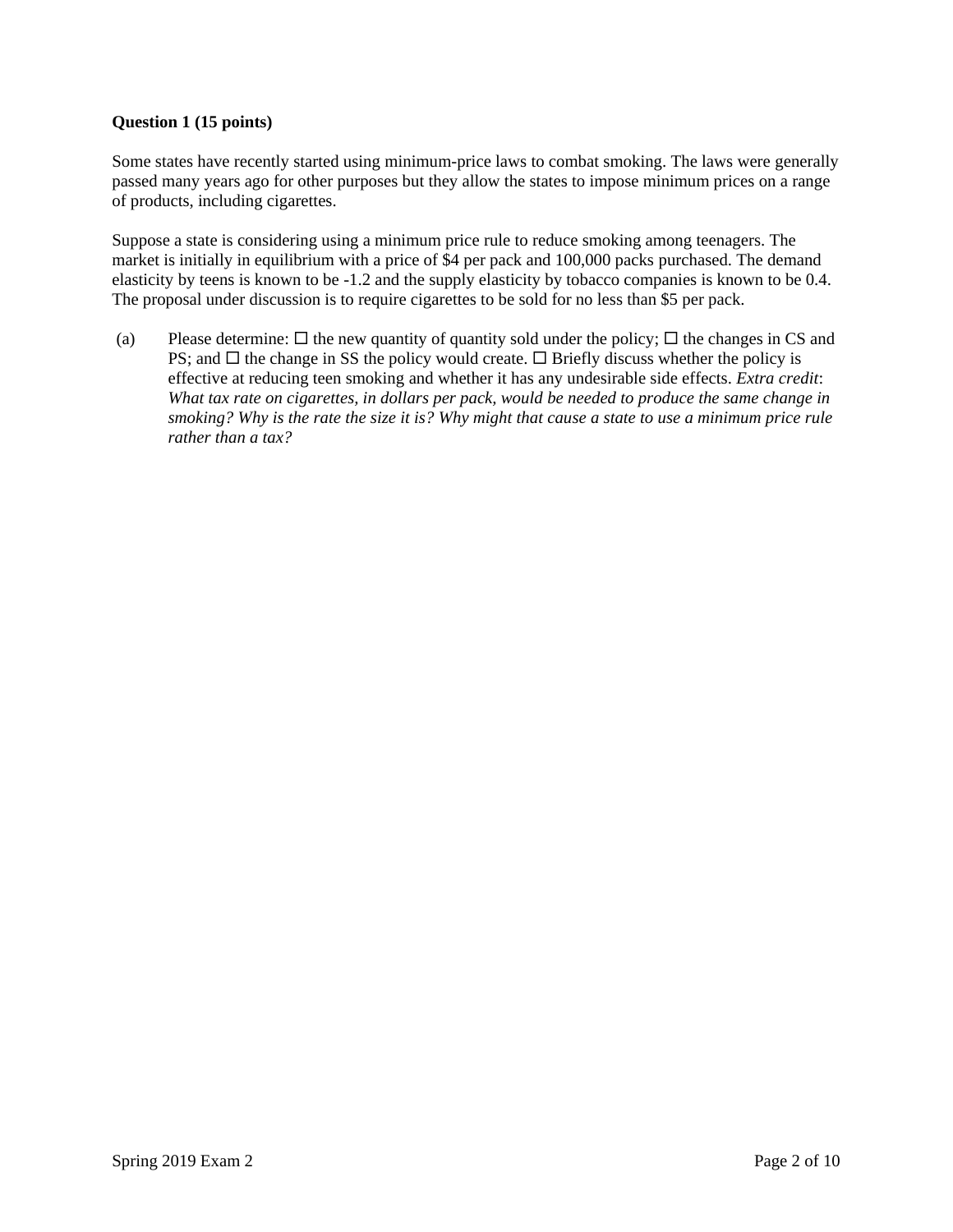# **Question 2 (5 points)**

A household has the Stone-Geary utility function and demand equations shown below. Please derive its expenditure function. Be sure to show the steps, not just the final result. Then calculate the amount of income the household would need to get a utility of 100 when  $P_x = 16$  and  $P_y = 25$ .

|  |  | $\left  U = (X - 10)^{0.5} (Y + 10)^{0.5} \right  X = 10 + \frac{0.5(M - 10P_x + 10P_y)}{T} \left  Y = -10 + \frac{0.5(M - 10P_x + 10P_y)}{T} \right $ |
|--|--|--------------------------------------------------------------------------------------------------------------------------------------------------------|
|--|--|--------------------------------------------------------------------------------------------------------------------------------------------------------|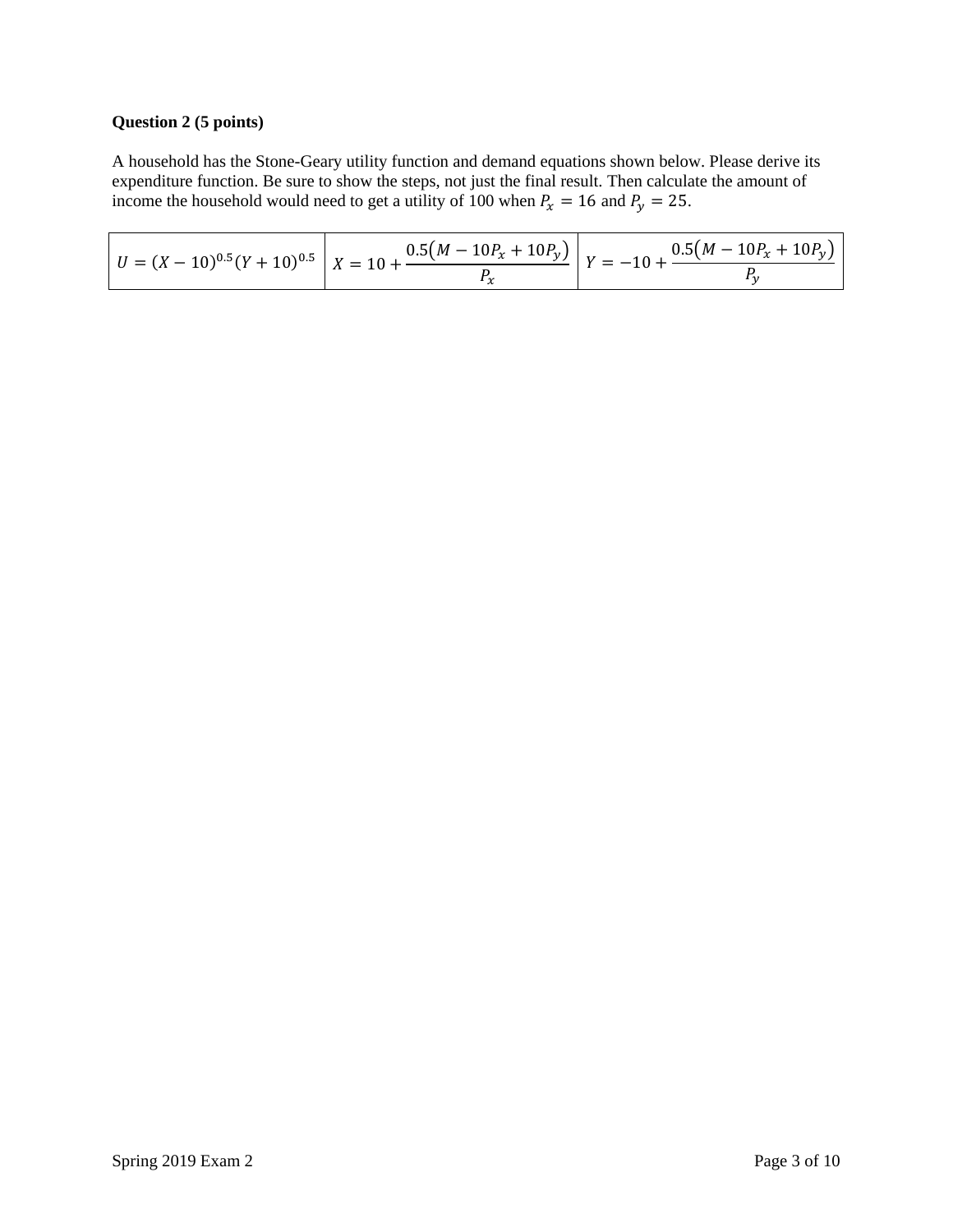## **Question 3 (10 points)**

One of the households in the table to the right has Cobb-Douglas preferences. In the remainder of the exam, this will be referred to as the CD household.

(a) Please:  $\Box$  determine which one is the CD household and calculate its value of  $b$ ;  $\square$ 

| Year | HН             | Income | Px | Pv | $\mathbf X$ | Y   |
|------|----------------|--------|----|----|-------------|-----|
|      | Α              | 3720   | 6  | 9  | 485         | 90  |
| 2018 | B              | 3600   | 6  | 9  | 270         | 220 |
|      | $\mathcal{C}$  | 1980   | 6  | 9  | 198         | 88  |
|      | D              | 1800   | 6  | 9  | 150         | 100 |
|      | Α              | 3480   | 8  | 10 | 380         | 44  |
| 2019 | B              | 4000   | 8  | 10 | 225         | 220 |
|      | $\overline{C}$ | 2880   | 8  | 10 | 200         | 128 |
|      | D              | 2068   | 8  | 10 | 141         | 94  |

draw a diagram illustrating the CD household's 2019 equilibrium. Please note that information about the key functions associated with CD preferences is given on the cover of the exam.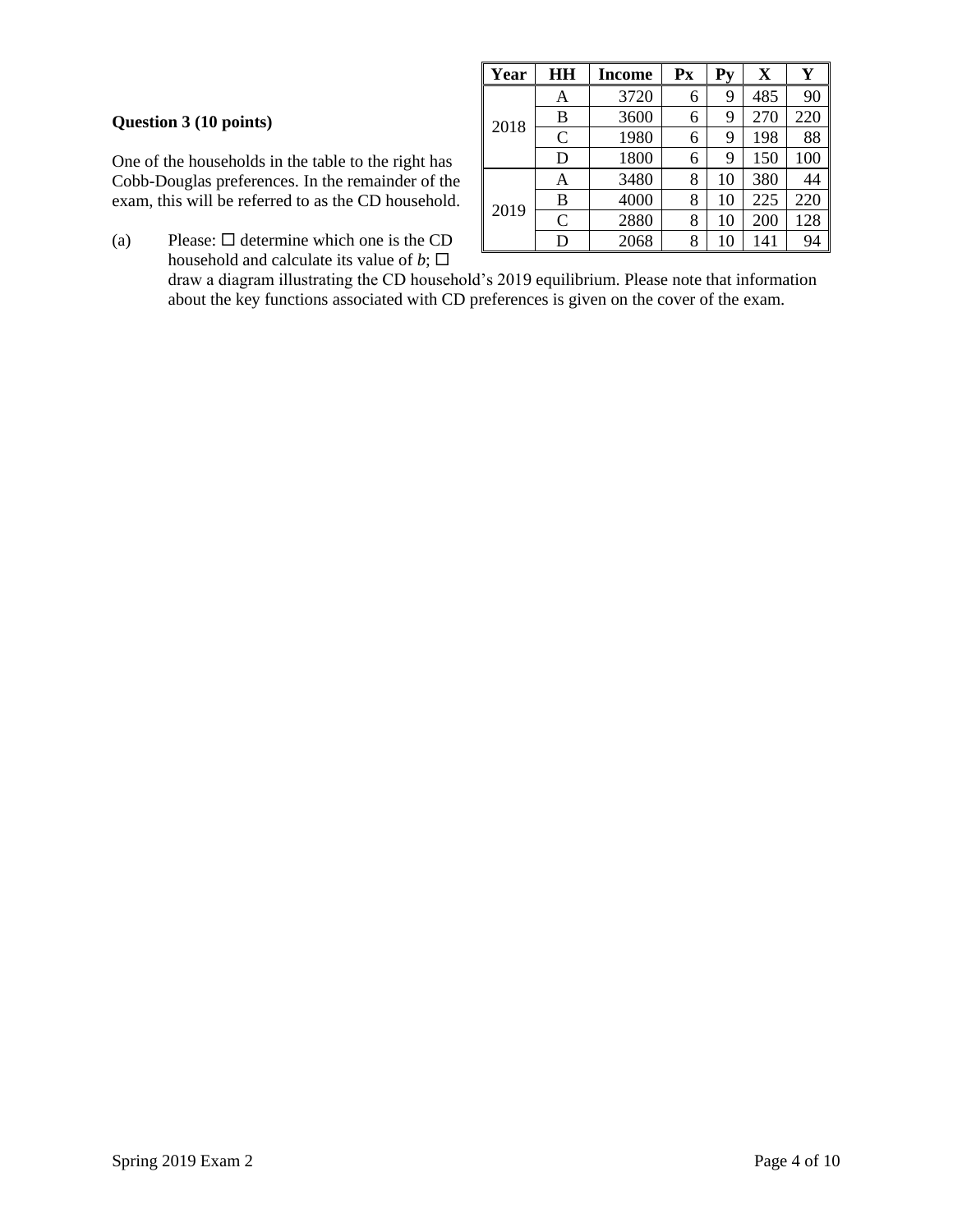### **Question 3, continued**

| Year | HН | Income | $\mathbf{P} \mathbf{x}$ | $Py$ |     | 37 |
|------|----|--------|-------------------------|------|-----|----|
|      | Α  | 3480   | O                       |      | 380 |    |
|      | B  | 4000   | 8                       | 10   |     |    |
| 2019 |    | 2880   | 8                       | 10   | 200 |    |
|      | נו | 2068   | 8                       | 10   | 141 | 94 |

Now suppose that in 2019 the government wants to revise the tax system. It wants to raise at least \$700

of revenue and also shift the CD household's consumption away from X and toward Y. It plans to impose a \$4 tax on X and a \$1 subsidy on Y. In addition, it also plans to impose a \$400 lump sum income tax on the household. You may assume the supplies of X and Y are perfectly elastic so  $P_x$  would rise to \$12 and  $P_y$  would fall to \$9. For convenience, the data for 2019 are repeated above.

(b) Please calculate:  $\Box$  the new values of X and Y under the policy;  $\Box$  the overall effect on the government's budget, and indicate whether the policy achieves the government's revenue goal;  $\Box$ the CV, and indicate whether the household is better or worse off; and  $\Box$  the net impact of the policy on social surplus.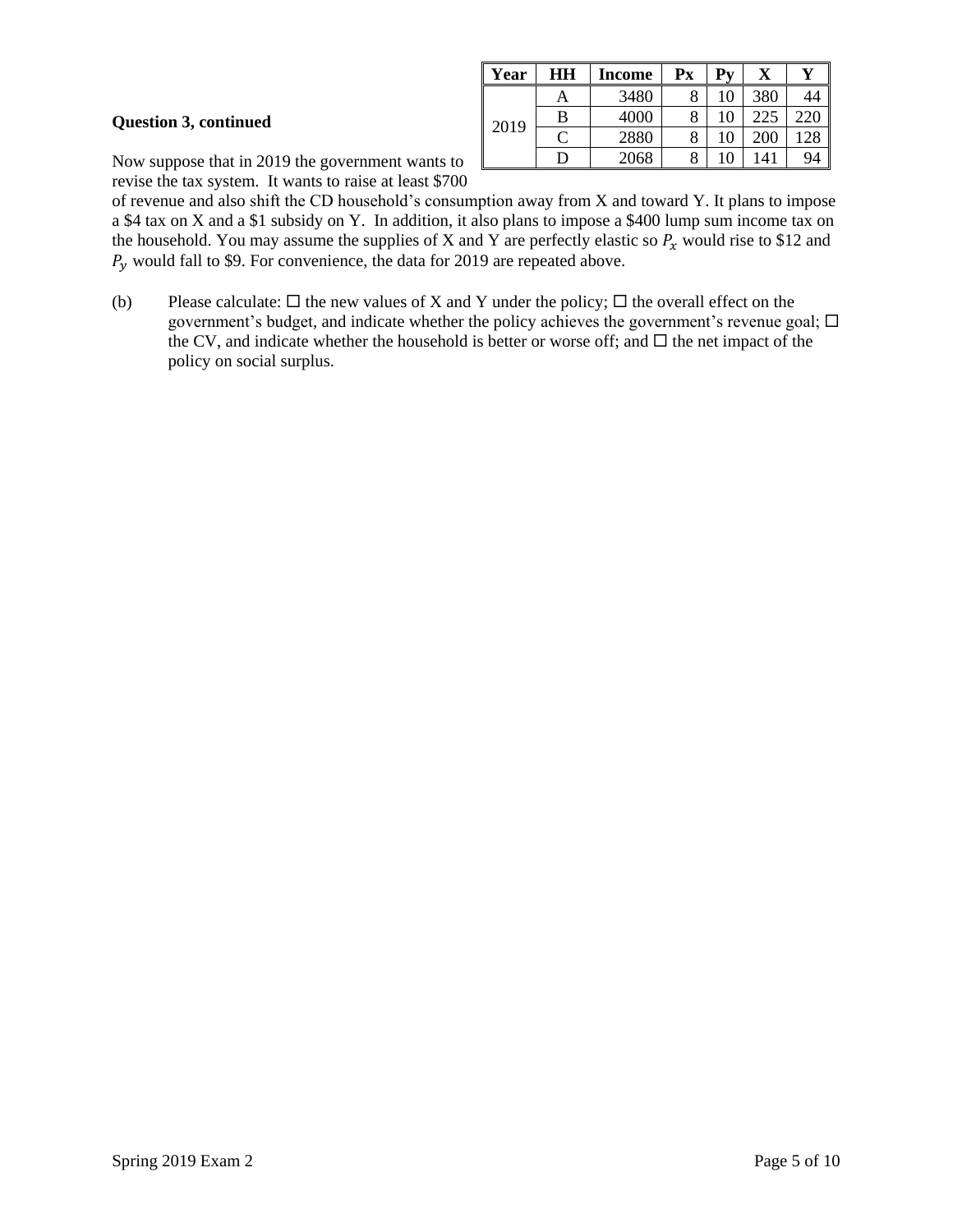# **Question 4 (15 points)**

One of the households in the table to the right regards X and Y as perfect complements and always buys  $h$  units of good  $X$  for each unit of good Y. In the remainder of the exam, this will be referred to as the PC household.

| Year | HH            | <b>Income</b> | $\mathbf{P} \mathbf{x}$ | $Py$ | X   | Y   |
|------|---------------|---------------|-------------------------|------|-----|-----|
|      | A             | 3720          | 6                       | 9    | 485 | 90  |
| 2018 | B             | 3600          | 6                       | 9    | 270 | 220 |
|      | $\mathcal{C}$ | 1980          | 6                       | 9    | 198 | 88  |
|      | D             | 1800          | 6                       | 9    | 150 | 100 |
|      | Α             | 3480          | 8                       | 10   | 380 | 44  |
| 2019 | B             | 4000          | 8                       | 10   | 225 | 220 |
|      | C             | 2880          | 8                       | 10   | 200 | 128 |
|      | D             | 2068          | 8                       | 10   | 141 | 94  |

(a) Please:  $\Box$  *derive* the PC household's demand equations for X and Y in terms of h,  $P_x$ ,  $P_y$  and income  $M$  (be sure to show the steps involved, don't just write down the demand equations); and  $\square$  determine which one of the households in the table has perfect complements preferences and calculate the value of  $h$ .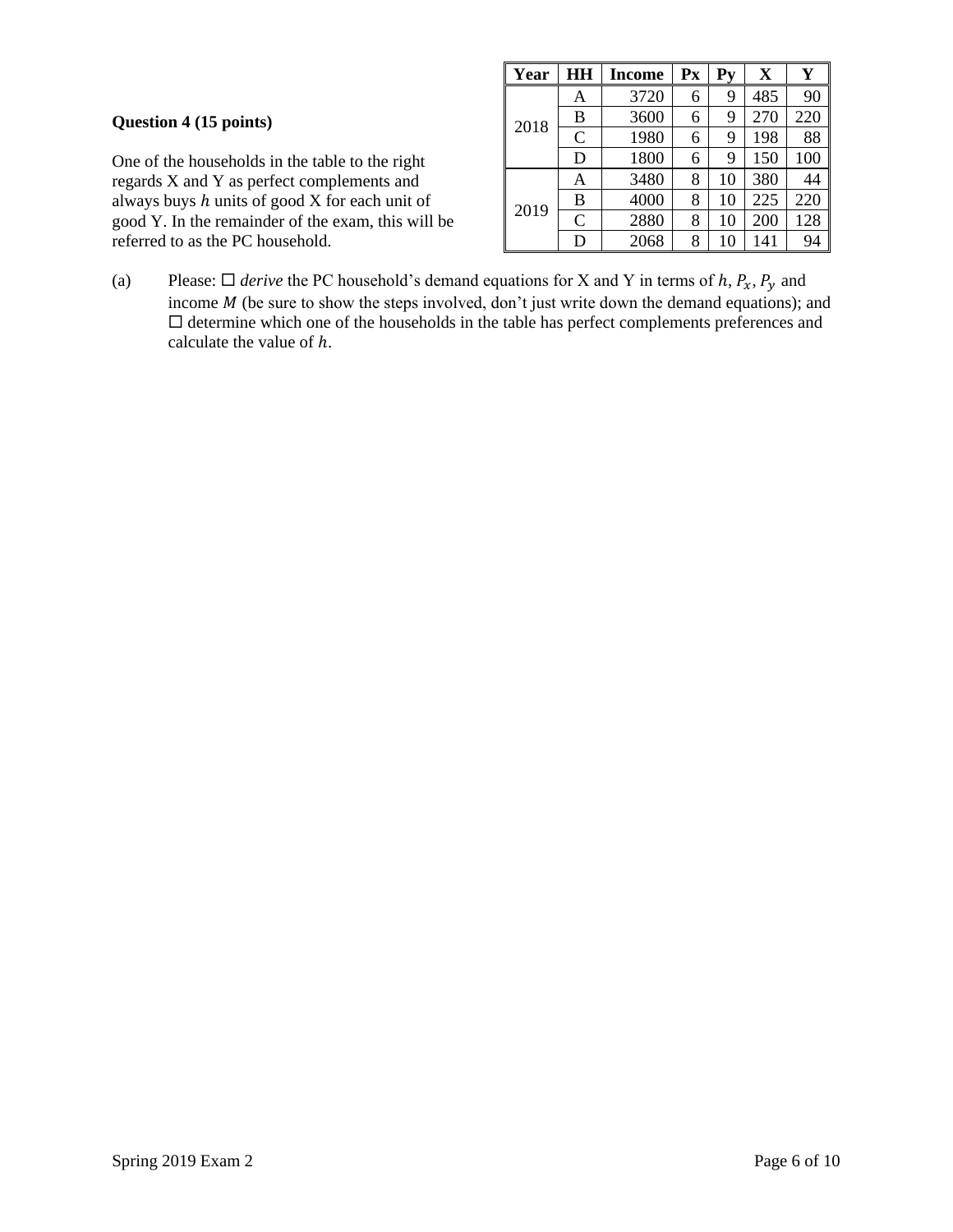## **Question 4, continued**

| Year | HН | Income | Px     | Pv |     | $\mathbf{v}$ |
|------|----|--------|--------|----|-----|--------------|
|      | A  | 3480   | Ω<br>O | 10 | 380 |              |
|      | B  | 4000   | 8      | 10 | 225 |              |
| 2019 | С  | 2880   | 8      | 10 | 200 |              |
|      | D  | 2068   | 8      | 10 | 141 | 94           |

Now suppose that in 2019 government imposes a

slight variation on the policy from Question 3: a \$4

tax on X and \$1 subsidy on Y (both the same as before), but imposes a \$394 lump sum income tax on the PC household (slightly less than before).

(b) Please compute:  $\Box$  the PC household's new equilibrium;  $\Box$  the overall effect on the government's budget, and indicate whether the policy raises at least \$700;  $\Box$  the CV; and  $\Box$ indicate whether the household is better or worse off. Finally, show the new equilibrium in a well-labeled diagram.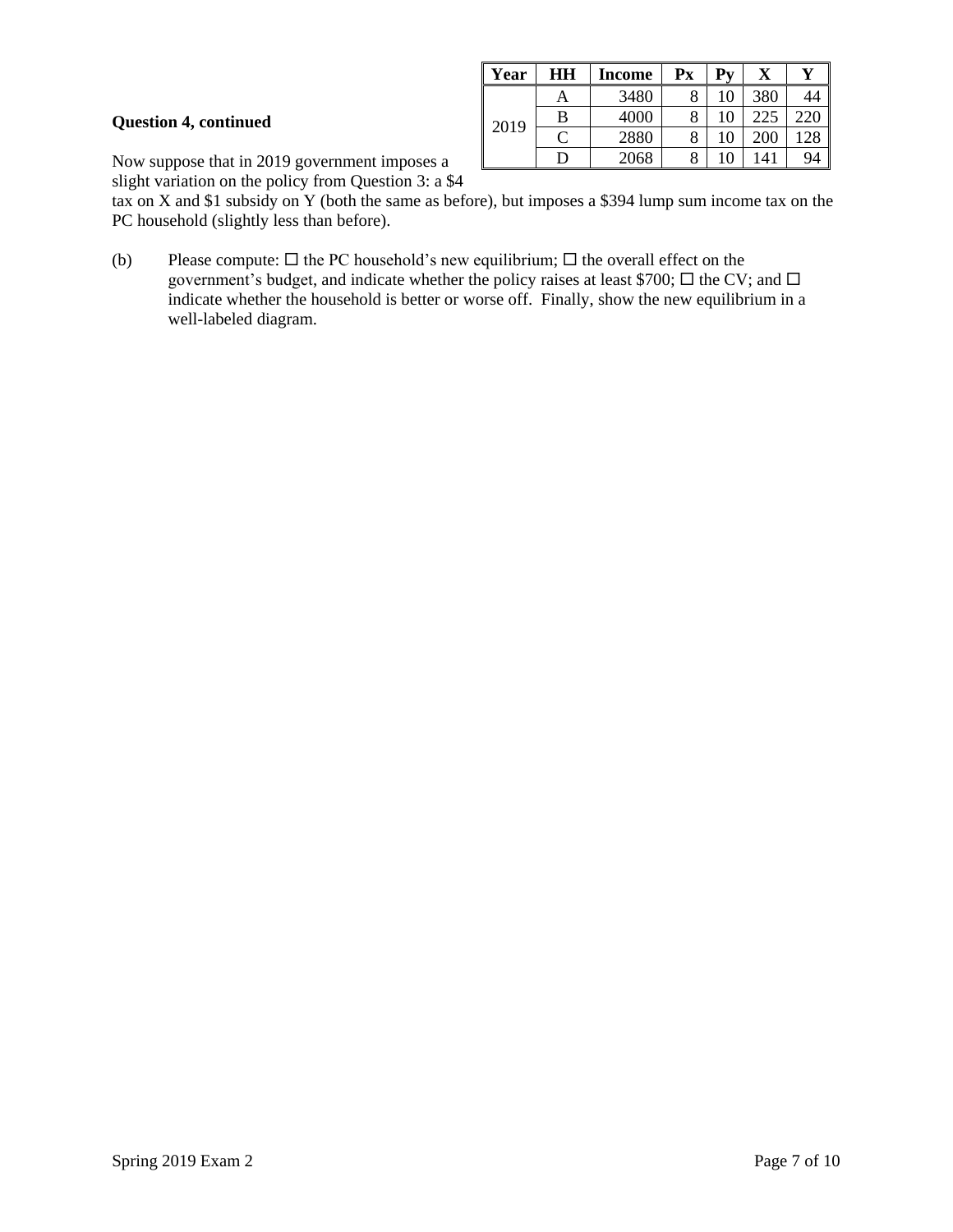#### **Question 5 (15 points)**

A household buys two goods, X and Y, and its preferences can be represented by the utility function shown below. Preferences like this are said to be "quasilinear" because utility is linear in Y. Also shown are the household's demand equations and its expenditure function.

| $U = Y - (100 - X^{0.5})^2$                          | $100^2 P_v^2$<br>$\left(P_x + P_v\right)^2$ |
|------------------------------------------------------|---------------------------------------------|
| $100^2 P_{x} P_{y}$<br>$M = UP_{v}$ +<br>$P_x + P_v$ | $100^2 P_{x} P_{y}$<br>$(P_x + P_v)$        |

Initially,  $P_x = $4$ ,  $P_y = $4$ , and M = \$60,000. The government is considering a policy that would impose a \$2 tax on X. The supply of X is perfectly elastic and its price would rise to  $P_x = $6$ .

(a) Please calculate:  $\Box$  the initial equilibrium before the policy is enacted (both X and Y);  $\Box$  the new value of X with the policy in place (it's OK to skip the new value of Y);  $\Box$  the total government revenue raised by the tax;  $\Box$  the CV for the policy; and  $\Box$  the policy's income and substitution effects for the X good.  $\Box$  What's unusual about the results? (It's a feature of the quasilinear preferences.)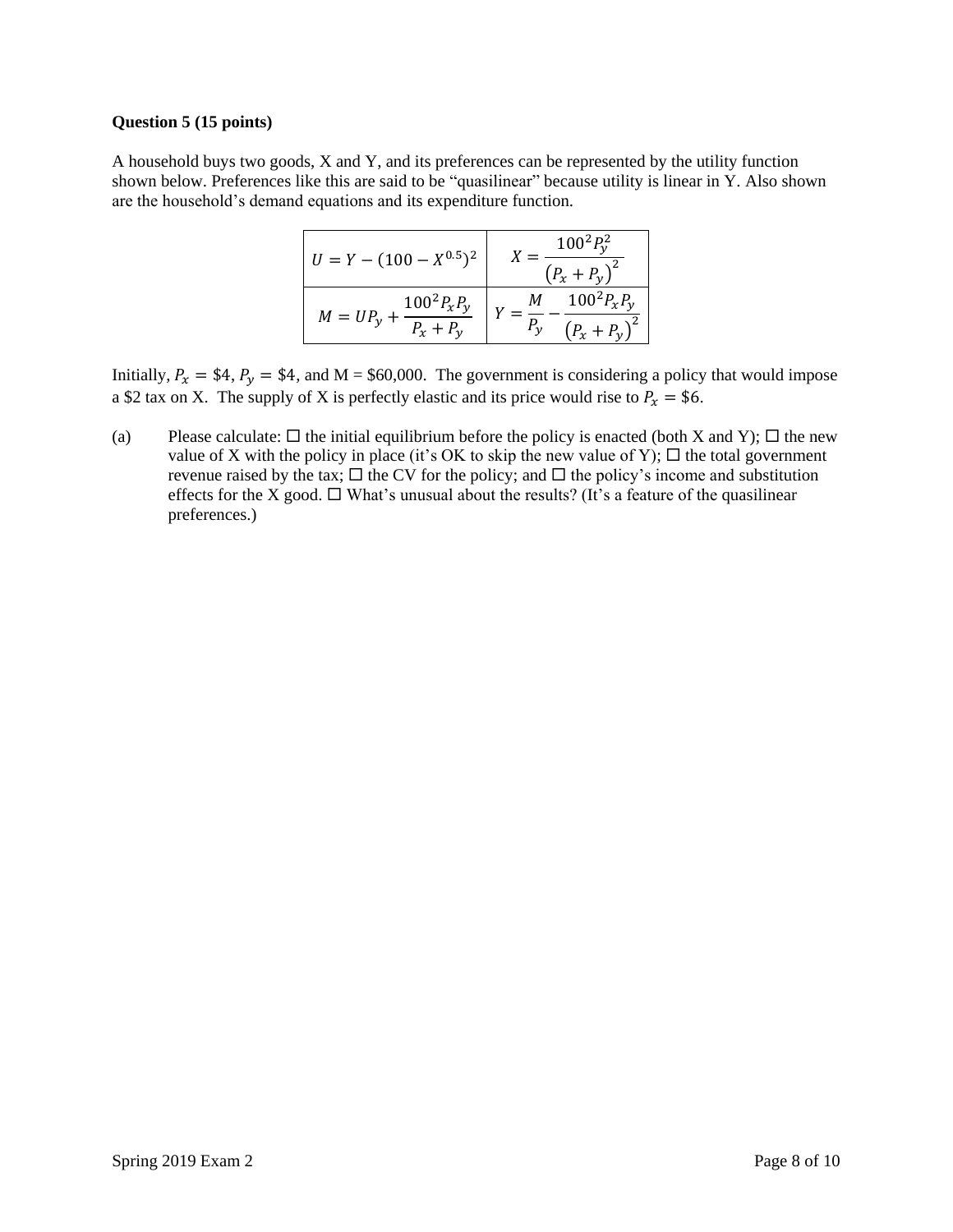#### **Question 6 (15 points)**

An individual's preferences about consumption in two periods,  $C_0$  and  $C_1$ , are given by a Cobb-Douglas utility function with the form:  $U = C_0^{0.6} C_1^{0.4}$ . In period 0 his income is \$40,000, and in period 1 it will rise to \$120,000. However, he also has an opportunity to enroll in either of the two training programs in the table below (one program at most). He can borrow or save at an interest rate of 25%.

| Program | Tuition in 0 | Raise in 1 |
|---------|--------------|------------|
|         | \$21,000     | \$30,000   |
| R       | \$38,000     | \$60,000   |

(a) Please determine:  $\Box$  which training program, if any, he should take;  $\Box$  how much he consumes in each period; and  $\Box$  the amount he borrows or saves in period 0. Finally:  $\Box$  illustrate your results with an appropriate diagram showing his intertemporal budget constraint after he decides whether or not to take the training program, an indifference curve, and his equilibrium.